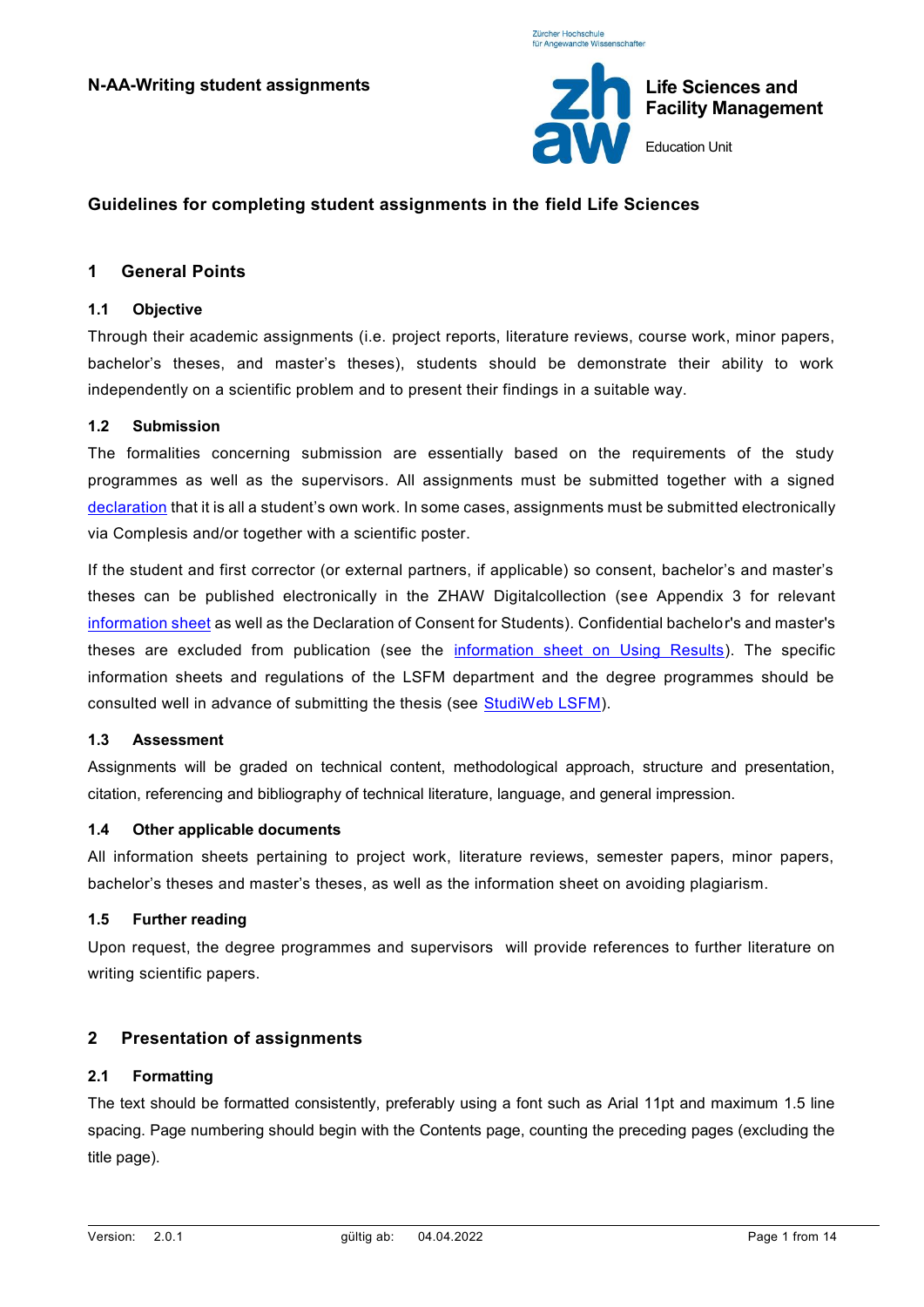



# **Life Sciences and Facility Management**

Education Unit

The content of the work must correspond to the title and task. The title should be short and concise. If needed, this can be further clarified with a subtitle. The title page is to be structured according to the model (see Appendix 2). On the back of the title page, an imprint with the following content should be inserted: keywords, recommended form of citation, name of institute.

In the header, the following information may be included: ZHAW LSFM, type of assignment, author; in the footer, the page number should be indicated.

The choice of active or passive form depends on the assignment and must be determined together with the supervisor.

The choice of the correct tense depends on the function of the relevant part of the text or chapter. Essentially, the Introduction and the Theoretical Background are formulated in the present tense, and the experiments or surveys carried out by the author together with interpretation thereof in the past tense. In the Materials and Methodology section, the present or past tense is used, depending on the subject. In the Discussion section, the present tense is generally chosen for general statements and findings, and the future tense for the description of the future directions.

A clear and understandable writing style is of particular importance. The use of I/we forms, direct forms of address to the reader, laboratory jargon and colloquial expressions should be avoided. The ZHAW [Language Guide](https://www.zhaw.ch/storage/linguistik/forschung/barrierefreie-kommunikation/about/sprachleitfaden-gender-zhaw-neu.pdf) provides detailed information on gender-sensitive personal terms and their grammatically correct use.

### **2.2 Figures and tables**

Figures and tables must have either informational or orientation value. Their content and presentation must be described and, if necessary, explained in the text. Reference must also be made to them in brackets in the main body of the text, e.g., (see Fig. 2.).

All illustrations (graphs, diagrammes, photographs, etc.) and tables should be numbered consecutively and must include a relevant caption. Figures are labelled at the bottom, tables at the top; the designation is Figure (Fig.) or Table (Tab.). If the figures and tables originate from other authors, the source must be indicated following the caption.

# **3 Structure**

The following structure for scientific papers has proven effective and should generally be adhered to. Depending on the type or topic of the paper (e.g. literature review, business-related topics, etc.), deviations from this structure may be appropriate following consultation with the supervisors.

Decimal numbering should be used for numbered chapters and sub-chapters (for example, 3, 3.1, 3.2, 3.2.1, 3.2.2 etc.). More than 3 sub-levels per main chapter may become confusing.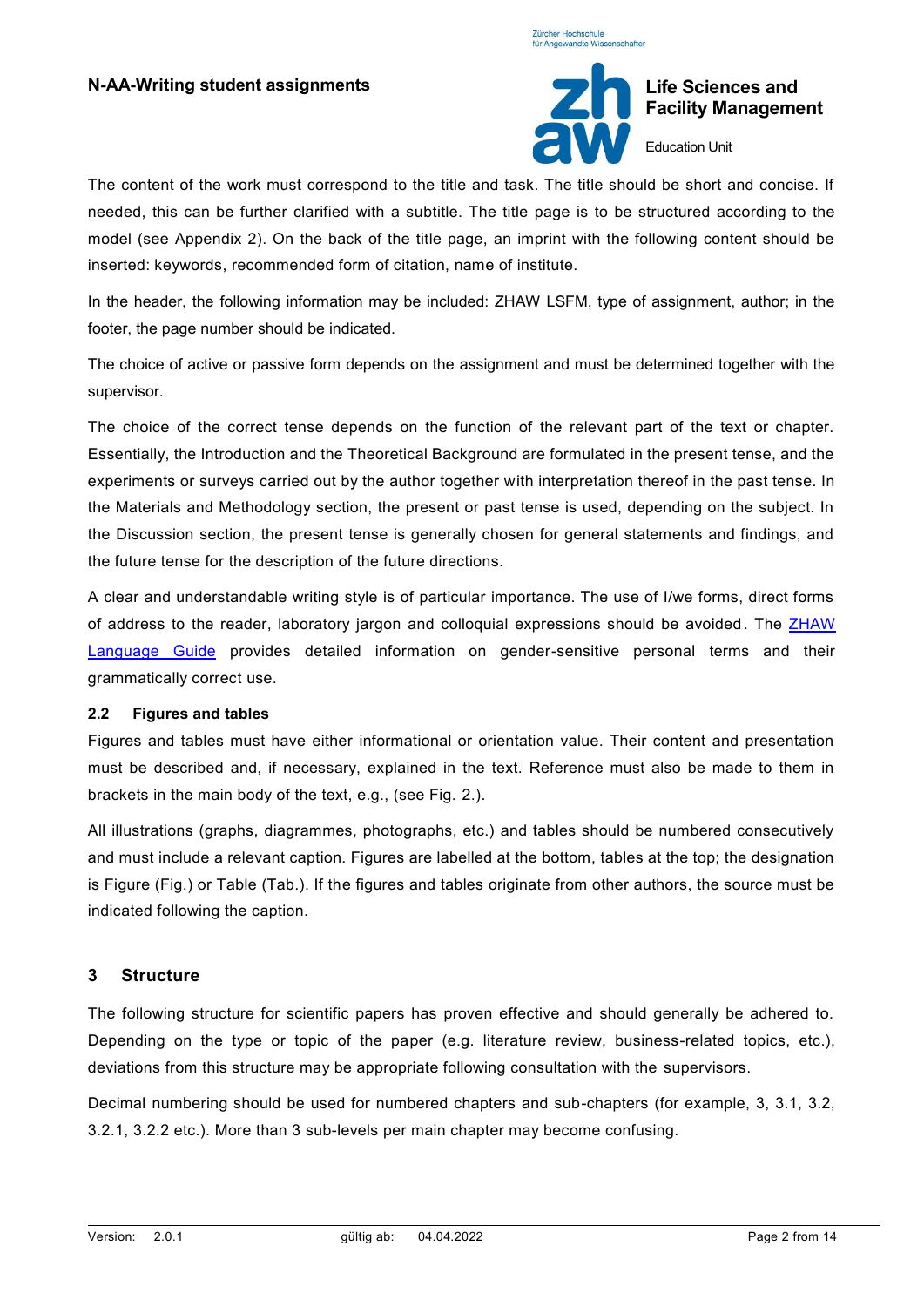

Education Unit

| Title page                                                                               | Design according to template (see Appendix 2) |  |  |
|------------------------------------------------------------------------------------------|-----------------------------------------------|--|--|
| Abstract                                                                                 | Not numbered                                  |  |  |
| <b>Table of Contents</b>                                                                 | Not numbered                                  |  |  |
| List of Abbreviations (as required)                                                      | Not numbered                                  |  |  |
| Introduction                                                                             | Start section numbering                       |  |  |
| Literature Review or Theoretical Background<br>(following consultation with supervisors) | Numbered consecutively                        |  |  |
| Materials and methodology                                                                | Numbered consecutively                        |  |  |
| Literature Review: Methodology (connected to literature review)                          | Numbered consecutively                        |  |  |
| Results                                                                                  | Numbered consecutively                        |  |  |
| <b>Discussion</b>                                                                        | Numbered consecutively                        |  |  |
| <b>Bibliography</b>                                                                      | Numbered consecutively                        |  |  |
| List of images (as required)                                                             | Not numbered                                  |  |  |
| List of tables (as required)                                                             | Not numbered                                  |  |  |
| Appendices (as required)<br>(with list of appendices immediately preceding)              | Not numbered                                  |  |  |

# **3.1 Information on individual sections**

### **3.1.1 Abstract**

The aim of the abstract is to arouse interest in the work and to provide a brief overview of the most important results and findings. Only findings that are presented in the paper are listed. Length: half to 1 A4 page maximum.

The abstract should include all important elements of the work, i.e. the study area, the objective or research question, the research methods, the results and the conclusions. The abstract should not contain any references.

For longer pieces of work such as project papers, bachelor's and master's theses, the abstract must also be written in English. Papers written in English should contain a summary in German in addition to the abstract.

### **3.1.2 Acknowledgements**

Expressions of thanks aimed at proofreaders and possibly also companies are only customary in the exceptional circumstances (e.g. free analysis by a company). This is usually inserted before the table of contents.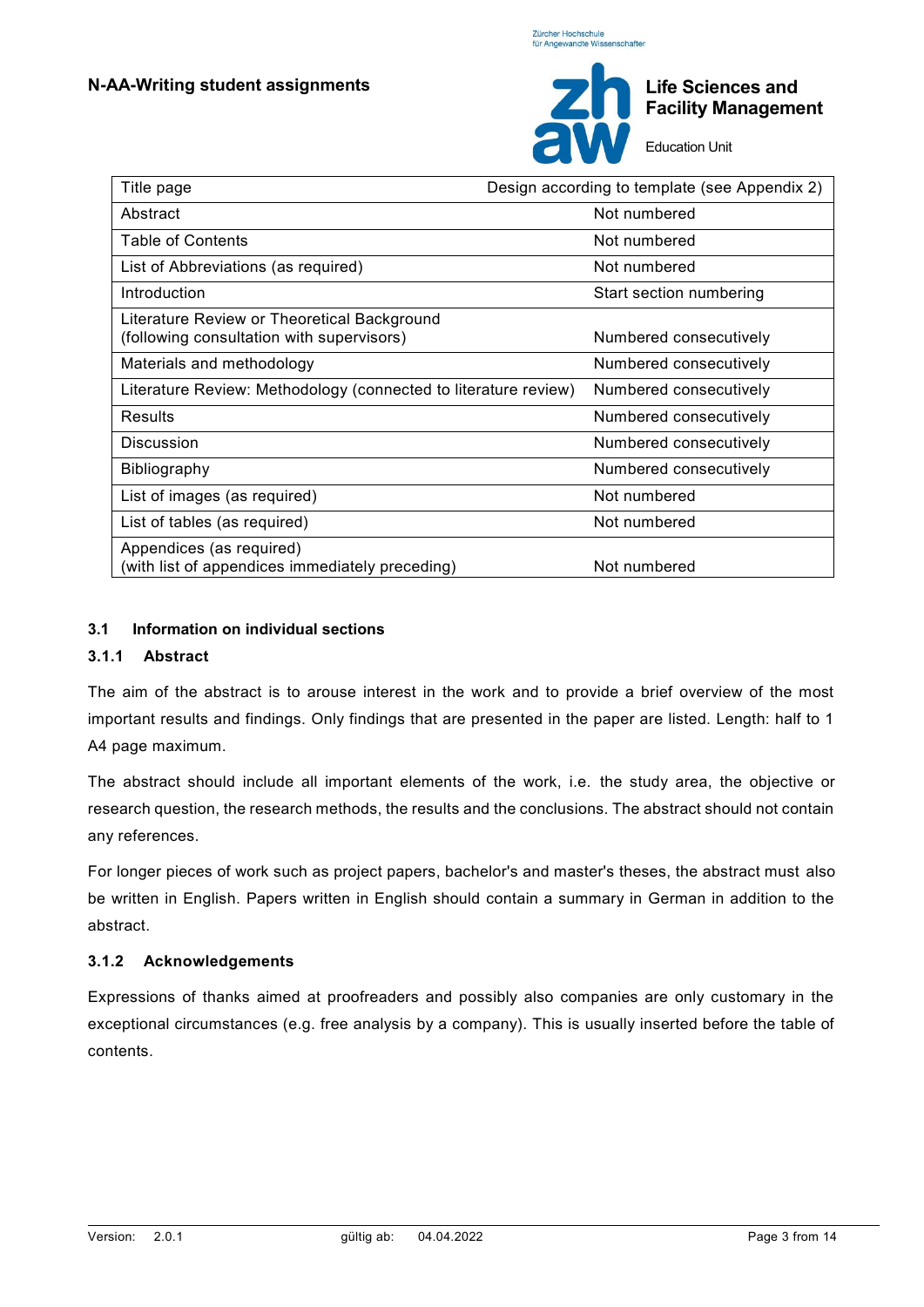

Education Unit

### **3.1.3 List of abbreviations**

A list of abbreviations is only useful if the piece of work contains many unusual abbreviations. These should be listed alphabetically and formulated. Commonly known abbreviations (e.g. USA, UN, DNA etc.) should not be included.

## **3.1.4 Table of contents**

The table of contents lists all chapters and sub-chapters, along with their page numbers, but does not include the abstract or the table of contents itself.

### **3.1.5 Introduction**

The introduction is divided into three parts: in the first part, the background, the problem or situation is presented, and the current state of the art of the technology or science is described. Current primary literature should also be included here. In the second part, the research gap or the relevance of the work for research is described. The aim is to show which areas have been neglected so far or have only recently gained in importance. In the third and final part, the objective of the work is stated (if necessary, with reference to the actual assignment) and the research question is formulated as precisely as possible, if necessary in the form of testable hypotheses. A separate chapter is useful for more detailed presentations of the current state of the art, or for theoretical background or a literature review (see chapter 3.1.6).

### **3.1.6 Literature review**

The literature review presents the theoretical background and models which are used in the discussion section for the interpretation of the experimental data. In addition, any technical equipment that was of particular importance for the work is discussed, along with its advantages and disadvantages. General technical basics are to be omitted here, for example, if the injection technique is of particular importance for a piece of work on gas chromatography, only the different injection techniques should be discussed here; the basics of gas chromatography should be assumed to be known.

### **3.1.7 Materials and Methodology**

In the Materials and Methodology section, experimental design and procedure, materials used (origin, condition, number of individuals, etc.) and analytical methods (including statistical evaluation methods) should be described in such a way that the experiments are reproducible. Any original methods used by the author, new or little-known methods and modifications should be presented in detail. However, already known experiments and methods should not be described explicitly; in this case, reference should be made to the original sources. Where technical equipment and devices are employed, the brand and type designations should be given; illustrations, on the other hand, are not necessary. The author's own constructions should be described. Depending on the type of work, material and methods can also be described in separate chapters.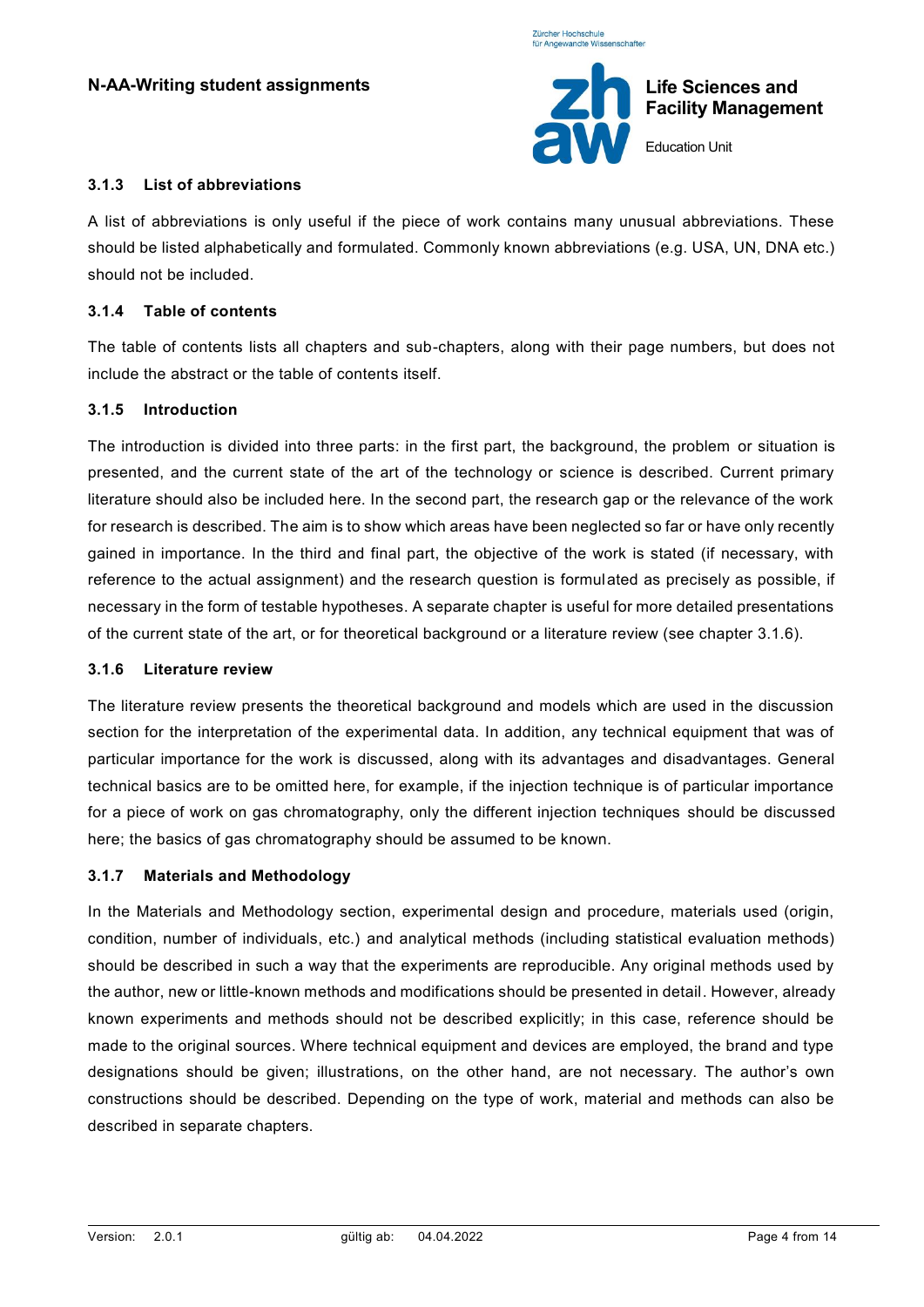

Education Unit

Should a thesis not include any empirical research (Literature Review), the chapter on methodological procedure should describe how the work was carried out. In the case of database research, the databases used, as well as keywords, catchphrases and logical connections in the search query, the number of hits, the hits used and the date of the query must be listed. Unsuccessful searches should also be mentioned. After consultation with the supervisors, the chapter can be listed in the appendix.

### **3.1.8 Results**

In the Results section, all results, including those which were unexpected or from failed experiments, should be presented in the most suitable format (text, figures, tables, etc.). If figures or tables are used in addition to the text, only one of these forms of presentation should be chosen (either figures or tables). Interpretations usually belong in the Discussion section. Raw data belong in the appendix. All results presented here should be cross-referenced to the corresponding raw data in the appendix.

### **3.1.9 Discussion**

In the Discussion section, results should interpreted and critically assessed, i.e. the author's own findings are weighed against each other and compared with those of other authors. In this section, a reference to the task or research question should be made, and it should be clearly shown what the work c ontributes to the thereof. Recommendations for further action can also be useful.

Exemplary raw data which are referred to in the discussion do not only form part of the appendix, but are also inserted into the Discussion section as illustrations.

If necessary, results and discussion can be dealt with together in one single chapter.

# **3.1.10 Bibliography**

The Bibliography (sometimes also References) lists all sources cited in the work and only these. The cited sources must meet scientific criteria, regardless of the publication medium, and in particular must be demonstrably based on scientific data and methods.

The bibliography must be compiled according to the specifications of the citation standard chosen (see Section 4 of this guide). Suggested citations taken from literature management programmes (the ZHAW supports **Zotero**), databases, library catalogues or publications must be checked for correct compliance with the citation standard chosen and adapted where necessary.

### **3.1.11 List of Figures and Tables**

The List of Figures and Tables section lists all figures and tables by number and with captions. It serves to facilitate locating figures or tables in the piece of work, not to list the sources used for them. Like all other sources, these are listed alphabetically or numerically in the bibliography (see Chapter 4 of this guide). If there are only a few figures and tables, both can be listed together, or a list can be omitted if necessary.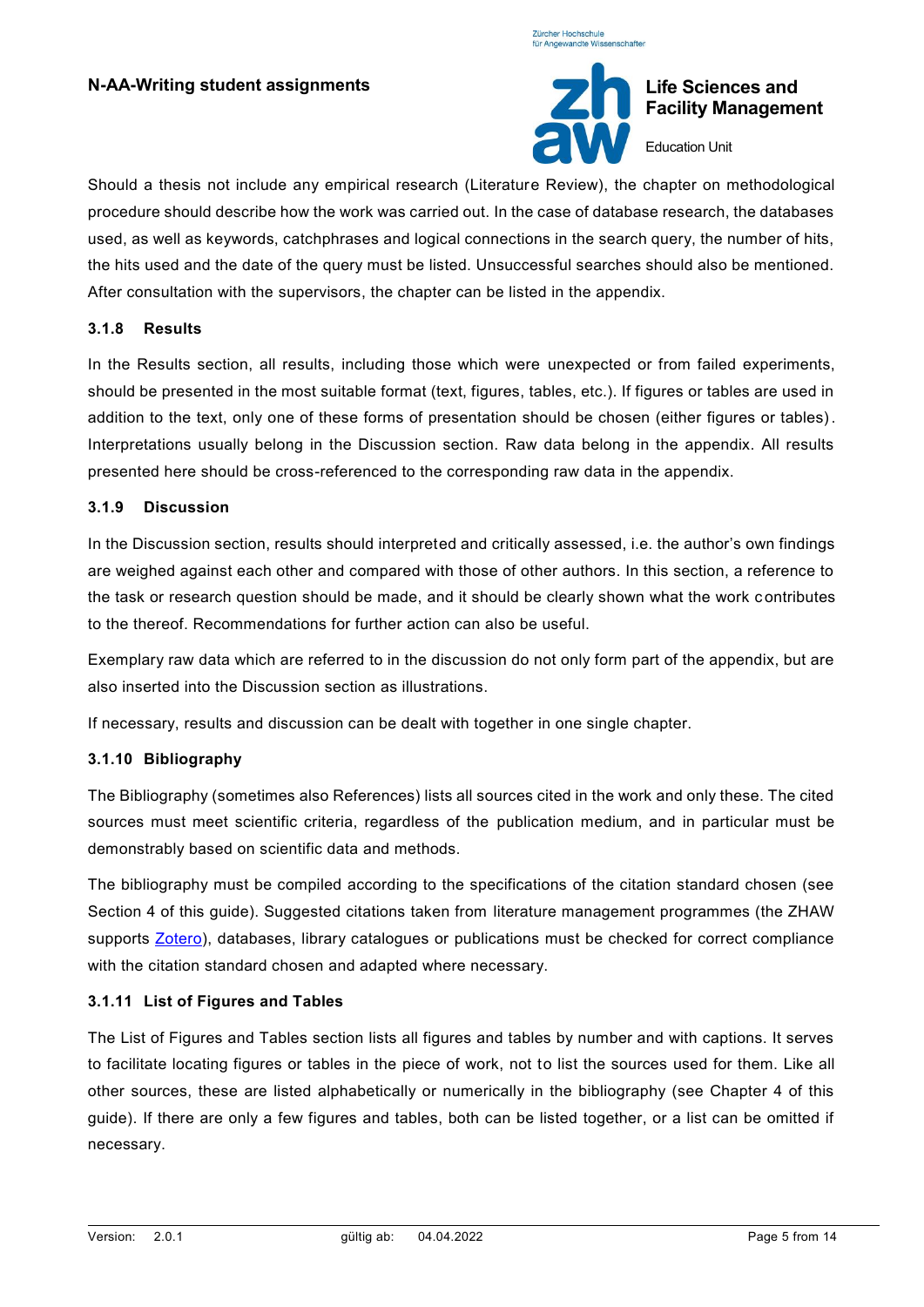

Education Unit

### **3.1.12 Appendix**

The appendix contains, as required, documents whose inclusion would inhibit the readability of the work, or are only important for those readers who are particularly interested, or which are required by the study programmes for the submission of the thesis (see Chapter 1.2 of this guide). Normally, page and chapter numbering are not continued in the appendix. If an appendix consists of several parts, these are referred to as Appendix A, Appendix B, etc., or as Appendix 1, Appendix 2, etc. The appendices should be referred to in the text. A list of appendices must be included at the beginning of the appendix.

# **4 Citing, referencing and listing academic literature**

For all findings or statements (including graphs, tables and figures) that are taken from other sources, the reference should be given directly along with the finding or with the quoted or paraphrased statement. In general, the original text quoted should be paraphrased as autonomously as possible. Direct quotations must be enclosed in quotation marks and suitable punctuation used. These are to be used sparingly; longer verbatim quotations (approx. 40 words or 4 lines or more) should be used only exceptionally and separated from the rest of the text for the sake of readability.

Plagiarism, such as passages from sources which have not been identified as such, violates copyright laws as well as the principle of academic honesty and thus also the General Academic Regulations for Bachelor's and Master's Degree Programmes at the ZHAW (RPO) (see [Merkblatt zur Vermeidung](https://gpmpublic.zhaw.ch/GPMDocProdZPublic/2_Studium/2_05_Lehre_Studium/Z_MB_Vermeidung_Plagiaten.pdf)  [von Plagiaten](https://gpmpublic.zhaw.ch/GPMDocProdZPublic/2_Studium/2_05_Lehre_Studium/Z_MB_Vermeidung_Plagiaten.pdf) – information sheet on avoiding plagiarism).

There are various citation standards ('styles') for citing the literature used. Two standards frequently used in the natural sciences and social sciences are listed below.

# Literature is citated either

a) with author and year of publication in the text and extended citation in alphabetical order in the bibliography. For examples, see Appendix 1a (Style: APA)

or

b) with a number in the text and extended citation in numerical order in the bibliography. For examples, see Appendix 1b (Style: Springer SocPsych (numeric, brackets)).

The choice of the appropriate citation standard depends on the subject area or topic. For example, numerical referencing and bibliography is appropriate for papers in the legal field (e.g. food law), since the legal texts cited in the text cannot be listed by name and year of publication like other sources.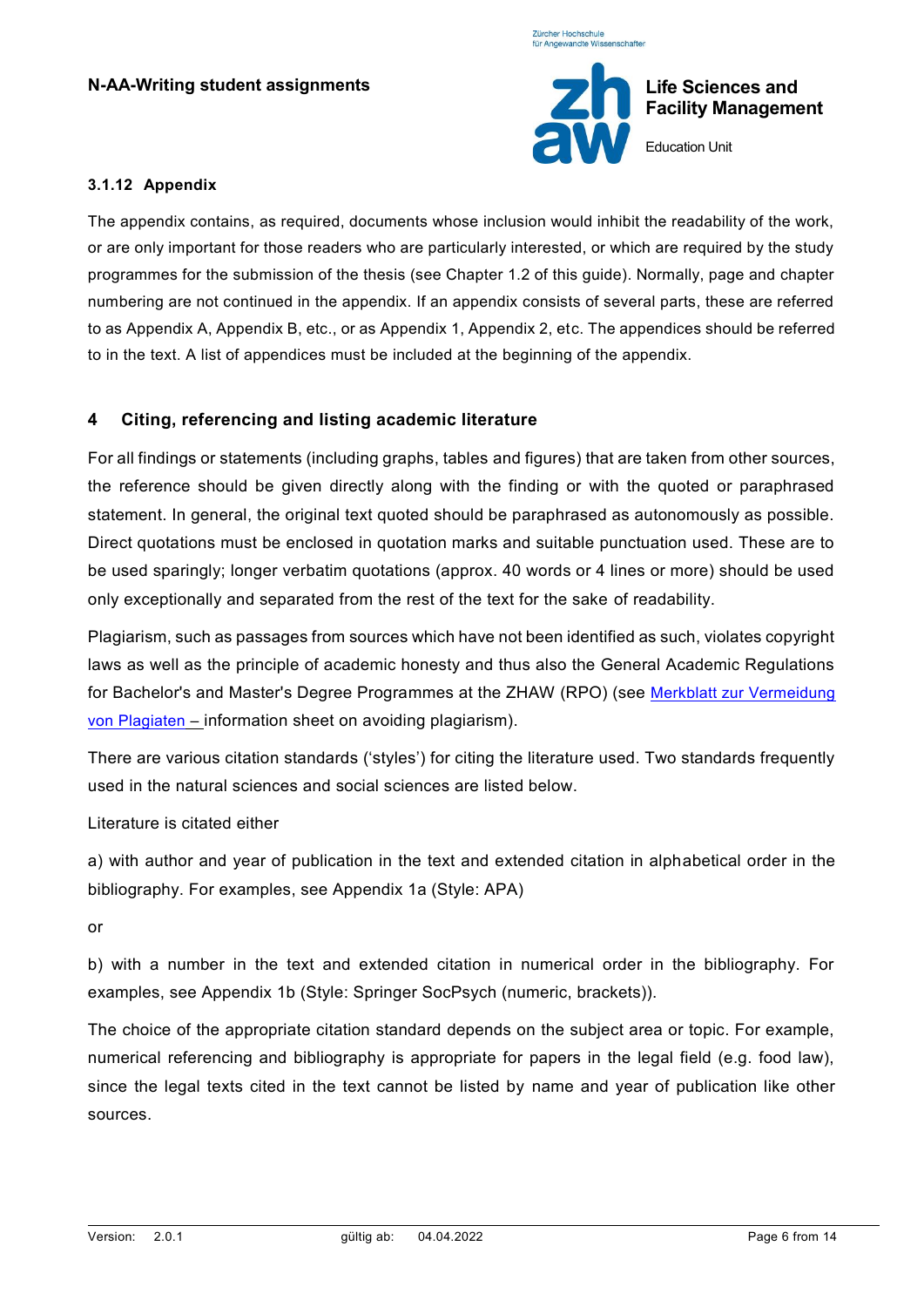



**Life Sciences and Facility Management** Education Unit

In principle, a citation standard should be chosen in consultation with the subject marker that is established in the subject area concerned. This standard must be applied uniformly throughout the entire work.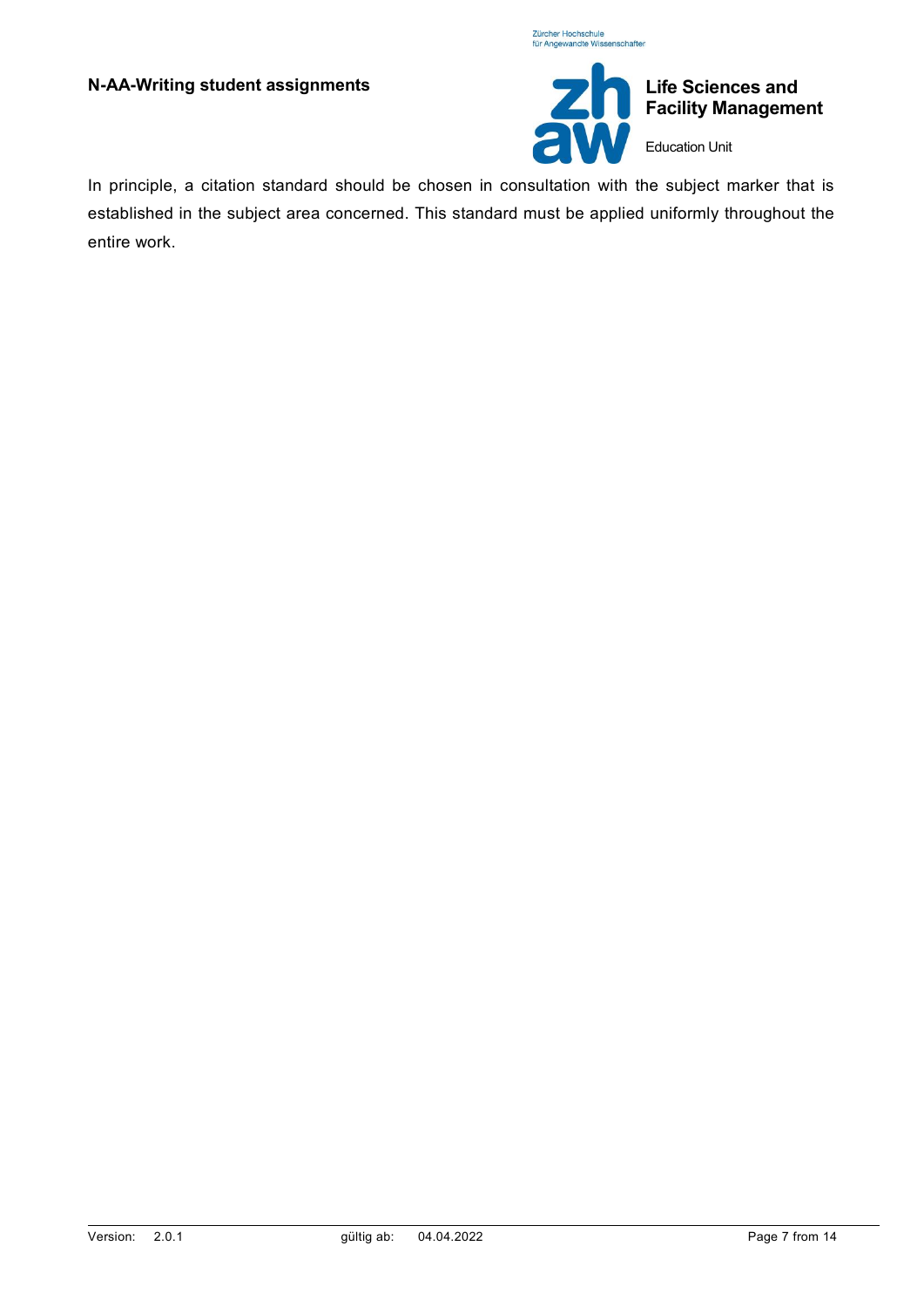



**Life Sciences and Facility Management**

Education Unit

# **Appendix 1a**

**In-text references with author and year of publication (e.g. Style: APA - American Psychological Association).**

### **In-text references**

Citations can be added in abbreviated form consisting of three parts; author, year, page (in brackets and separated by commas), at the end of the sentence (before the full stop) or after a quoted or paraphrased statement. For example: (Müller, 2020, p. 50). Companies and institutions can also function as an author.

Citations can also be mentioned within the sentence; in this case, only the year and page are in brackets after the name. For example: According to Müller (2020, p. 50-52), the causes of climate change are (...). For the sake of clear verifiability, the page number is mandatory, especially in the c ase of longer pieces of work; this can be dispensed with in shorter texts such as journal articles.

When citing publications with two authors, the surnames are linked within the sentence with 'and', in parentheses with '&'. Should there be more than two authors or editors, only the first name is mentioned; for the co-authors or co-editors, 'et al.' is used.

# **Examples**

Zinc deficiency has only been recognized as a health problem of the world's population since 2002 (Gibson, 2006).

According to Gibson (2006) zinc deficiency has only been recognized as a global health problem since 2002.. Hambidge and Krebs (2007) estimate that a large part of the world's population (…).

The same authors confirm studies by Maret and Sandstead (2006), according to which (...). Da ta from various researchers (Cakmak, 2008; Jen & Yan, 2010) also show that (…).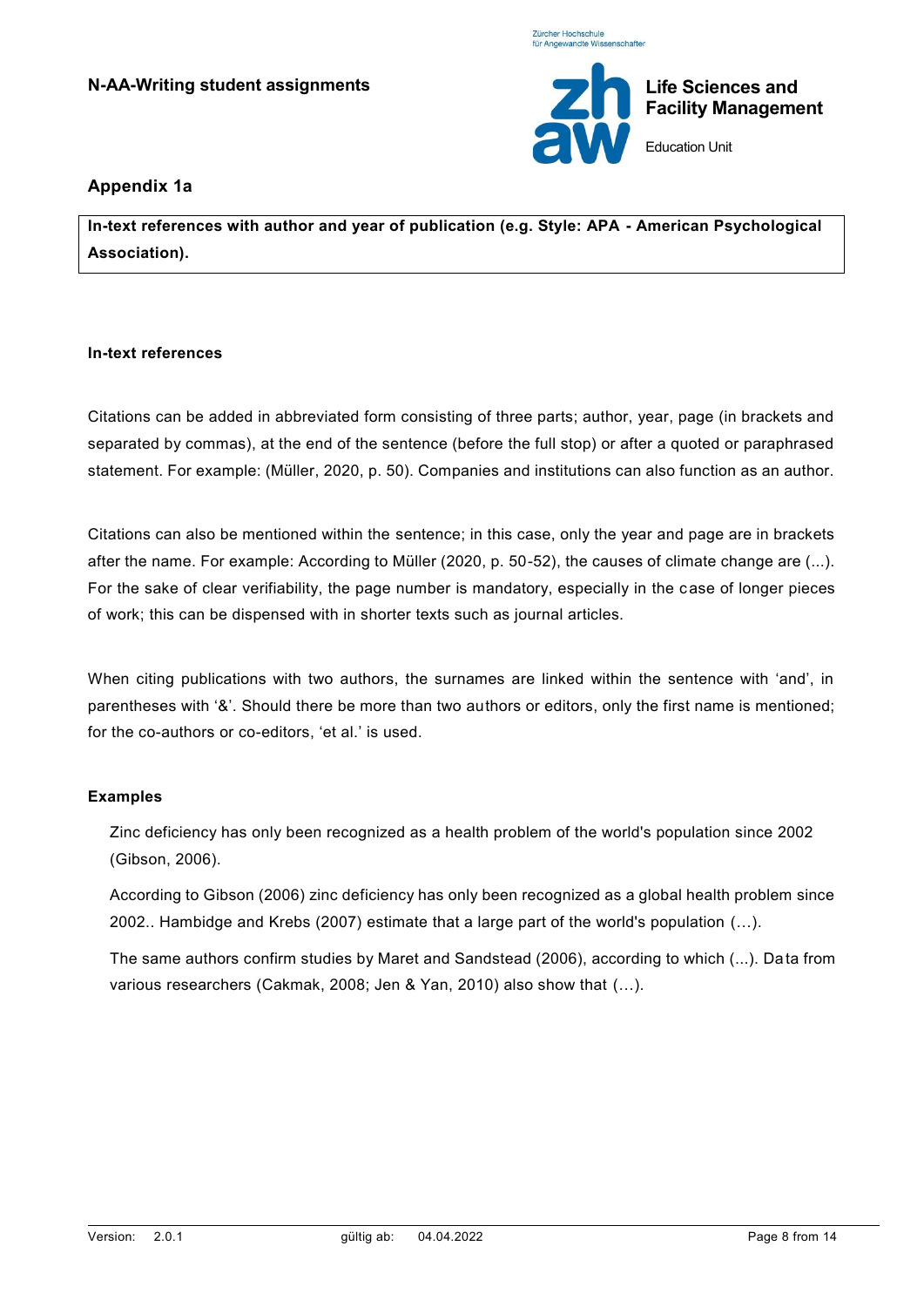

### **References in bibliography**

References in the bibliography differ according to the type of source, with the title of independent publications (monographs, anthologies, journals, newspapers, encyclopaedias, websites) in *italics*, and the title-dependent publications (articles, journal and newspaper articles, encyclopaedia entries) in plain text. In the case of dependent publications, the page range within the superordinate publication is indicated (e.g. on which pages in the anthology the article is to be found); in the case of articles from specialist journals, the year and issue number of the journal are also indicated.

All sources are listed **alphabetically** according to the names of the authors or editors.

Following the APA (7th ed. 2019) example, the most common types of sources are listed in the bibliography as follows:

• **Monographs (Reference work with author):**

Hermatschek, J. (2021). *Lebensmitteltechnologie: die industrielle Herstellung von Lebensmitteln aus landwirtschaftlichen Rohstoffen* (2. Aufl.). Verlag Eugen Ulmer.

• **Journal article (paper, review):**

Bohnenberger, K., Fritz, M., Mundt, I. & Riousset, P. (2021). Die Vertretung ökologischer Interessen in der Sozialpolitik: Konflikt- oder Kooperationspotential in einer Transformation zur Nachhaltigkeit? *Zeitschrift für Sozialreform*, *67*(2), 89–121.

# • **Contribution (essay) in an anthology (edited work)**

Doering, O. & Sorensen, A. (2018). The Land That Shapes and Sustains Us. In J. Eise & K. A. Foster (Hrsg.), *How to Feed the World* (S. 46–58). Island Press/Center for Resource Economics.

• **Newspaper article:**

Neubauer, U. (2020, 17. Oktober). Wie Maschinen die Sprache der Chemie erlernen. *Neue Zürcher Zeitung*, S. 55.

• **Legal text:**

Bundesgesetz über Lebensmittel und Gebrauchsgegenstände (Lebensmittelgesetz, LMG). (20. Juni 2014). *SR 817.0* (Stand am 1. Mai 2021).

• **Patent:**

Anissimova, N. & Mathieu, A. (2016): WO2016207267A1. *Method for the production of isoamyl alcohol*, 26.06.2015.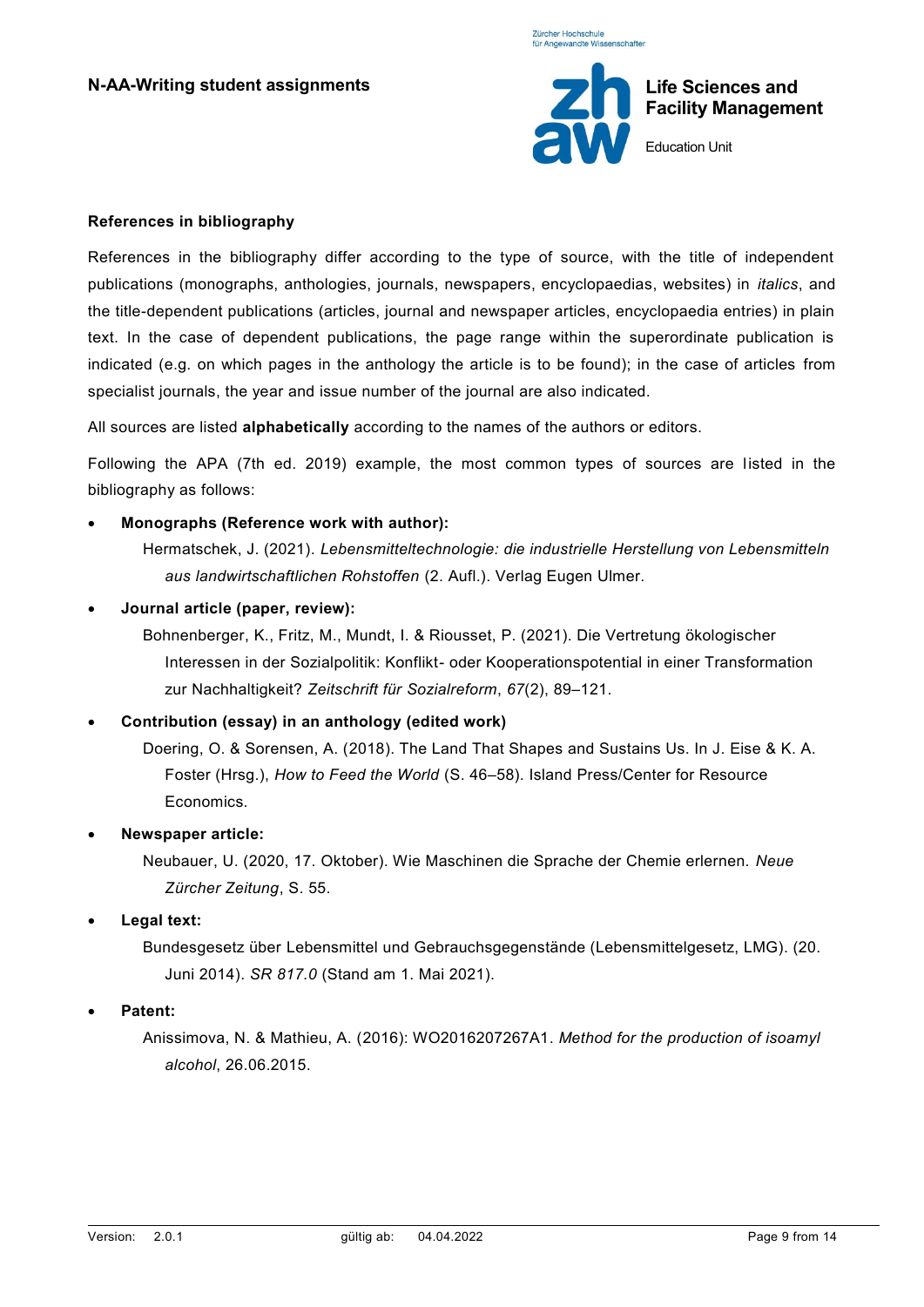

#### **Electronic sources (e-book, e-article, website etc.)**

All the source types mentioned above can also be available in electronic form, e.g. as online editions, including websites. In this case, the direct web link (URL) to the document or text should be given at the end of the entry.

- Bundesamt für Umwelt BAFU. (2021). *Empfehlungen zur Vermeidung von Lichtemissionen*. [https://www.bafu.admin.ch/dam/bafu/de/dokumente/elektrosmog/uv-umwelt](https://www.bafu.admin.ch/dam/bafu/de/dokumente/elektrosmog/uv-umwelt-vollzug/empfehlungen-zur-vermeidung-von-lichtemissionen.pdf.download.pdf/UV-2117-D_Lichtemissionen.pdf)[vollzug/empfehlungen-zur-vermeidung-von-lichtemissionen.pdf.download.pdf/UV-2117-](https://www.bafu.admin.ch/dam/bafu/de/dokumente/elektrosmog/uv-umwelt-vollzug/empfehlungen-zur-vermeidung-von-lichtemissionen.pdf.download.pdf/UV-2117-D_Lichtemissionen.pdf) [D\\_Lichtemissionen.pdf](https://www.bafu.admin.ch/dam/bafu/de/dokumente/elektrosmog/uv-umwelt-vollzug/empfehlungen-zur-vermeidung-von-lichtemissionen.pdf.download.pdf/UV-2117-D_Lichtemissionen.pdf)
- Tschopp, M., Beige, S. & Axhausen, K. W. (2011). *Forschungsbericht NFP 48: Verkehrssystem, Touristenverhalten und Raumstruktur in alpinen Landschaften*. vdf. [http://vdf.ch/verkehrssystem-touristenverhalten-und-raumstruktur-in-alpinen](http://vdf.ch/verkehrssystem-touristenverhalten-und-raumstruktur-in-alpinen-landschaften.html)[landschaften.html](http://vdf.ch/verkehrssystem-touristenverhalten-und-raumstruktur-in-alpinen-landschaften.html)

# **Digital Object Identifier (DOI)**

Many electronic journal articles (in e-journals) and books (e-books) have a Digital Object Identifier (DOI) with which the texts can be located on the Internet for the long term. If available, the DOI is added to the end of the bibliography as a URL. For example:

Richter, P. (2021). Der Europäische Green-Deal: Ein Ausgleich zwischen Ökonomie und Ökologie? *Ökologisches Wirtschaften, 36*(2), 12–13.<https://doi.org/10.14512/OEW360212>

### **Specific types of source**

- **Teaching materials, bachelor or master's theses:** Baumer, B. (2020). *Lebensmittelchemie.* Unterrichtsunterlagen ZHAW, unveröffentlicht.
- **Literature with no named author (e.g. encyclopaedia article, agency report, material specification):** Title instead of author.
	- Projektarbeit. (2007). In *Brockhaus Enzyklopädie* (21. Aufl.). F.A. Brockhaus.
- **Literature without publication date:** Instead of (year) (n.d.) (= no date) should be used. WWF Schweiz. (n.d.). *Unsere Ziele – Gemeinsam Zukunft gestalten.*  <https://www.wwf.ch/de/unsere-ziele>
- **Personal correspondence** is not referenced directly in the text. It is not listed in the bibliography as it cannot be checked by the reader.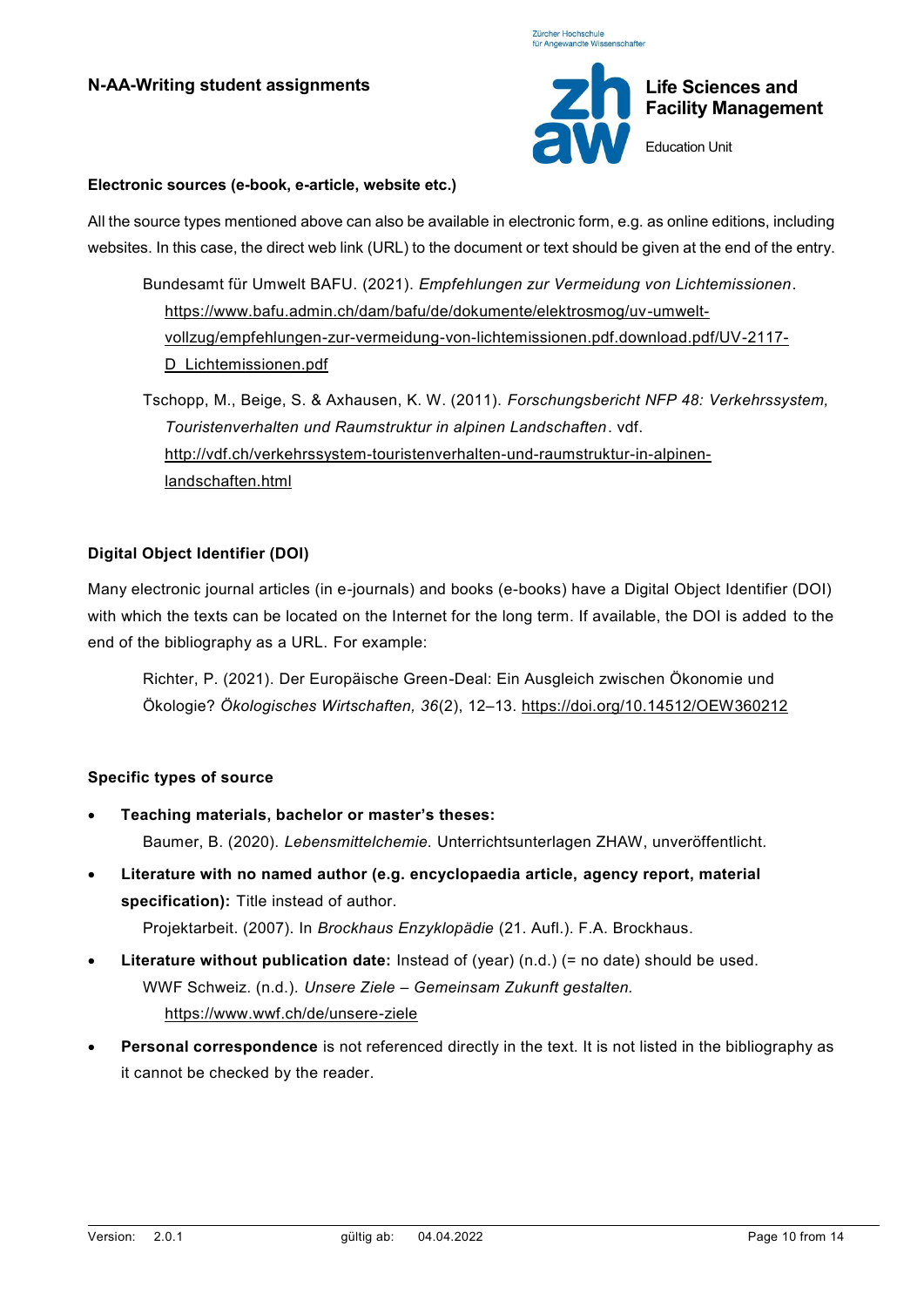



# **Appendix 1b**

**Bibliography in the text using numbering system (e.g. Style: Springer SocPsych (numeric, brackets)).**

#### **In-text references**

In the text, sources are referenced with an associated number in square brackets. The numbers can be placed after the citation, sentence, section, or tables and figures headings. If entire sections are taken from the same source(s), the number can also be placed in the title of the section.

### **Examples**

In climate-based research, the question of whether the climate is a linear or a non-linear system has long been disputed [1]. Research from the last 20 years, especially the highly-regarded study by Rahmstorf [2], has been able to prove that (...) [3,4]. His definition of the climate as a tendentially self-regulating system which can suddenly change into a qualitatively different state when reaching a critical point [2] has been sufficiently confirmed by current studies on climate change [5,6].

### **References in bibliography**

In the bibliography, the sources are listed according to their source type, but **arranged by number** and **not alphabetically**.

Example of a numerical bibliography with different source types according to the Springer SocPsych citation standard (numeric, brackets):

- [1] Elmadfa, I. & Leitzmann, C. (2019). *Ernährung des Menschen* (6., überarbeitete u. aktualisierte Aufl.). Stuttgart: Verlag Eugen Ulmer.
- [2] Somuncu, E. & Gokbulut, M. (2021). Analytical evaluation of moments of collision-induced scattering with Lennard-Jones (2n-n) potential. *Zeitschrift für Physikalische Chemie*, *235*(6), S. 805–813.<https://doi.org/10.1515/zpch-2019-1535>
- [3] Baumer, B. (2020). *Lebensmittelchemie.* Unterrichtsunterlagen ZHAW, unveröffentlicht.
- [4] Bundesgesetz über Lebensmittel und Gebrauchsgegenstände (Lebensmittelgesetz, LMG). (20. Juni 2014). *SR 817.0* (Stand am 1. Mai 2021).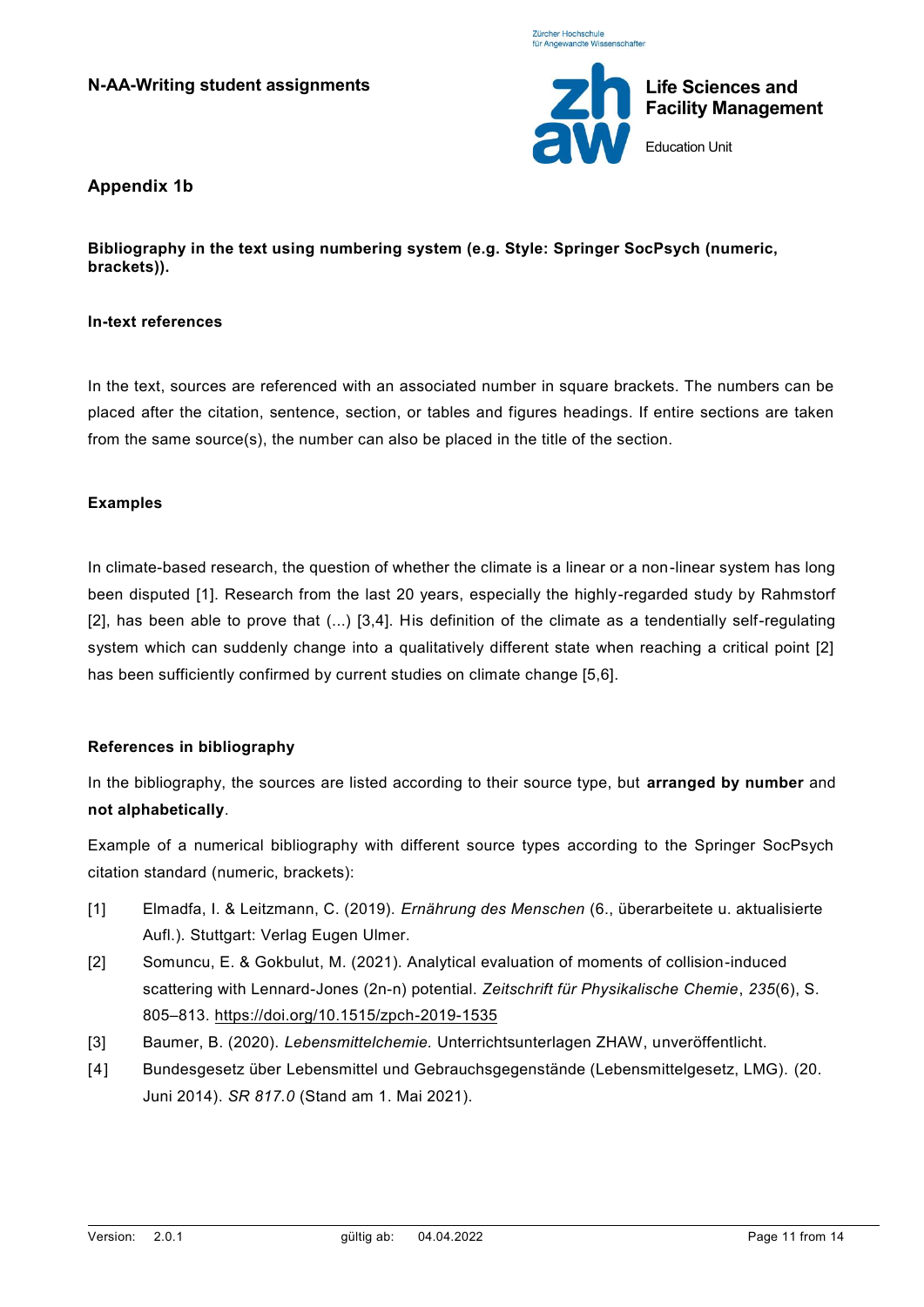

Education Unit

# **Appendix 2**

## **Sample title page (without ZHAW logo)**

# ZURICH UNIVERSITY OF APPLIED SCIENCES

# SCHOOL OF LIFE SCIENCES AND FACILITY MANAGEMENT

INSTITUTE OF…

# **TITLE OF THESIS**

### **(possibly confidential)**

**Type of work** 

**by**

# **Surname First name**

Bachelor's degree programme xxx etc. Master's degree programme xxx Submission date .... Subject area ...

Supervisors:

(Academic title) Surname, First name (written in full) Company, Address, Location

(Academic title) Surname, First name (written in full) Company, Address, Location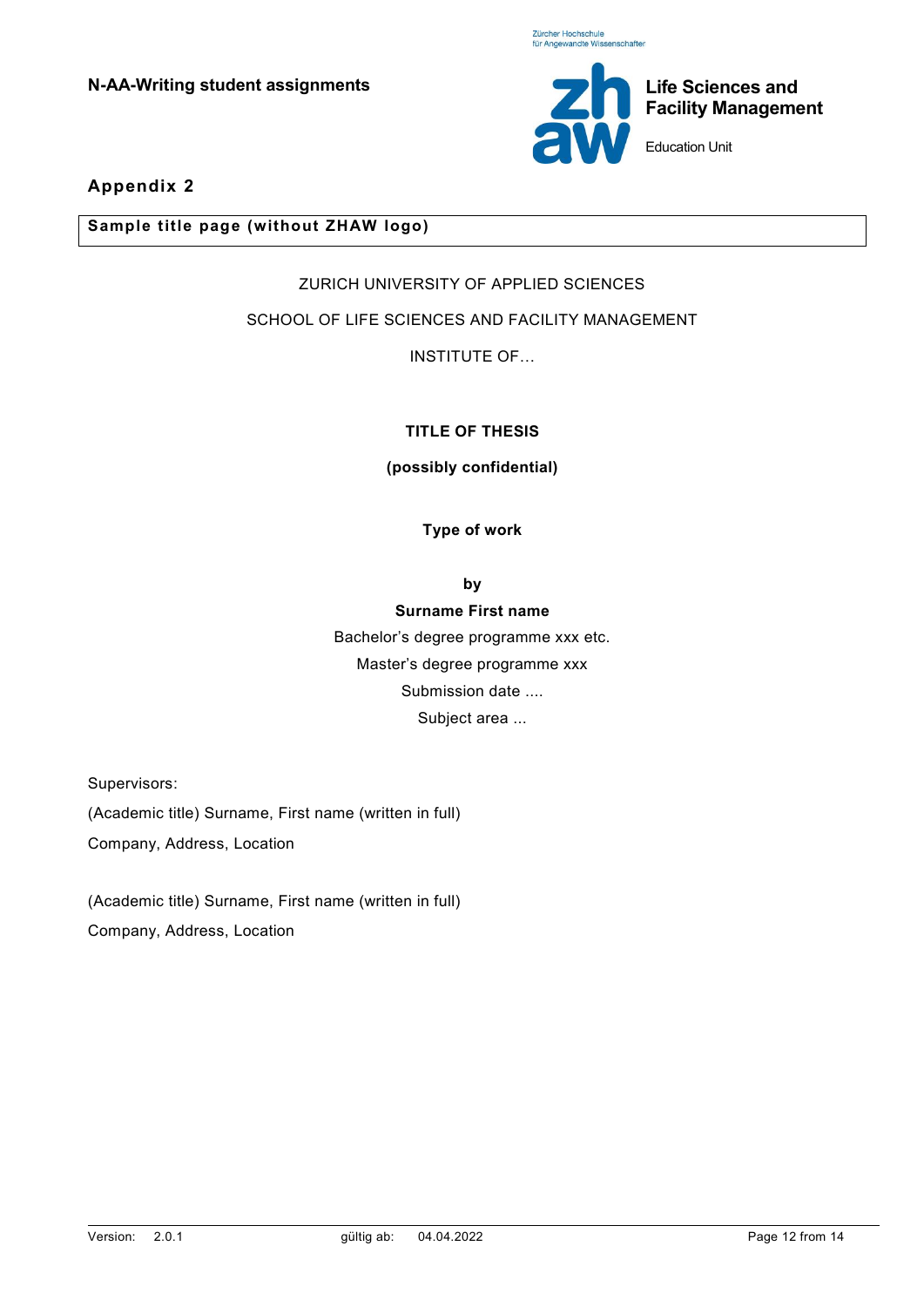

# **Appendix 3**

#### **Declaration of consent for students to publish a Bachelor's/Master's thesis electronically on the ZHAW Digitalcollection**

Consent to the electronic publication of a Bachelor's/Master's thesis in the ZHAW Digitalcollection (based on § 16 para. 1 lit. b FaHG).

□ I agree that

a) my work (full text) may be published in digital form in the ZHAW Digitalcollection and referenced in relevant directories (e.g. Google Scholar). The right to publish the work elsewhere is not affec ted by this declaration.

b) my work (full text) may be published under the re-use licence granted by the School.

c) the file may be converted into other file formats for the purpose of long-term availability or otherwise technically modified.

d) the descriptive data as well as the work itself may be permanently stored electronically and publicly accessible and can only be removed in the event of infringement of third party rights.

I affirm that publication of the work does not conflict with any rights of third parties, in particular with regard to illustrations contained in the full text or other content protected by copyright.

 $\Box$  I do not consent to electronic publication.

| (Place, date)                                 | (Author signature)                           |  |  |  |  |  |  |
|-----------------------------------------------|----------------------------------------------|--|--|--|--|--|--|
| $\Box$ Bachelor's thesis                      | $\Box$ Master's thesis (tick as appropriate) |  |  |  |  |  |  |
| Title of work:                                |                                              |  |  |  |  |  |  |
| Name of student:                              |                                              |  |  |  |  |  |  |
| Name of first corrector:                      |                                              |  |  |  |  |  |  |
| Keywords suggestions for online public search |                                              |  |  |  |  |  |  |
|                                               |                                              |  |  |  |  |  |  |
|                                               |                                              |  |  |  |  |  |  |
|                                               | .<br>.                                       |  |  |  |  |  |  |

### **Note on submitting the declaration of consent:**

**Direct submission of the work**: This Declaration of Consent is to be inserted in the appendix of the work with original signatures and date (copies will not be accepted).